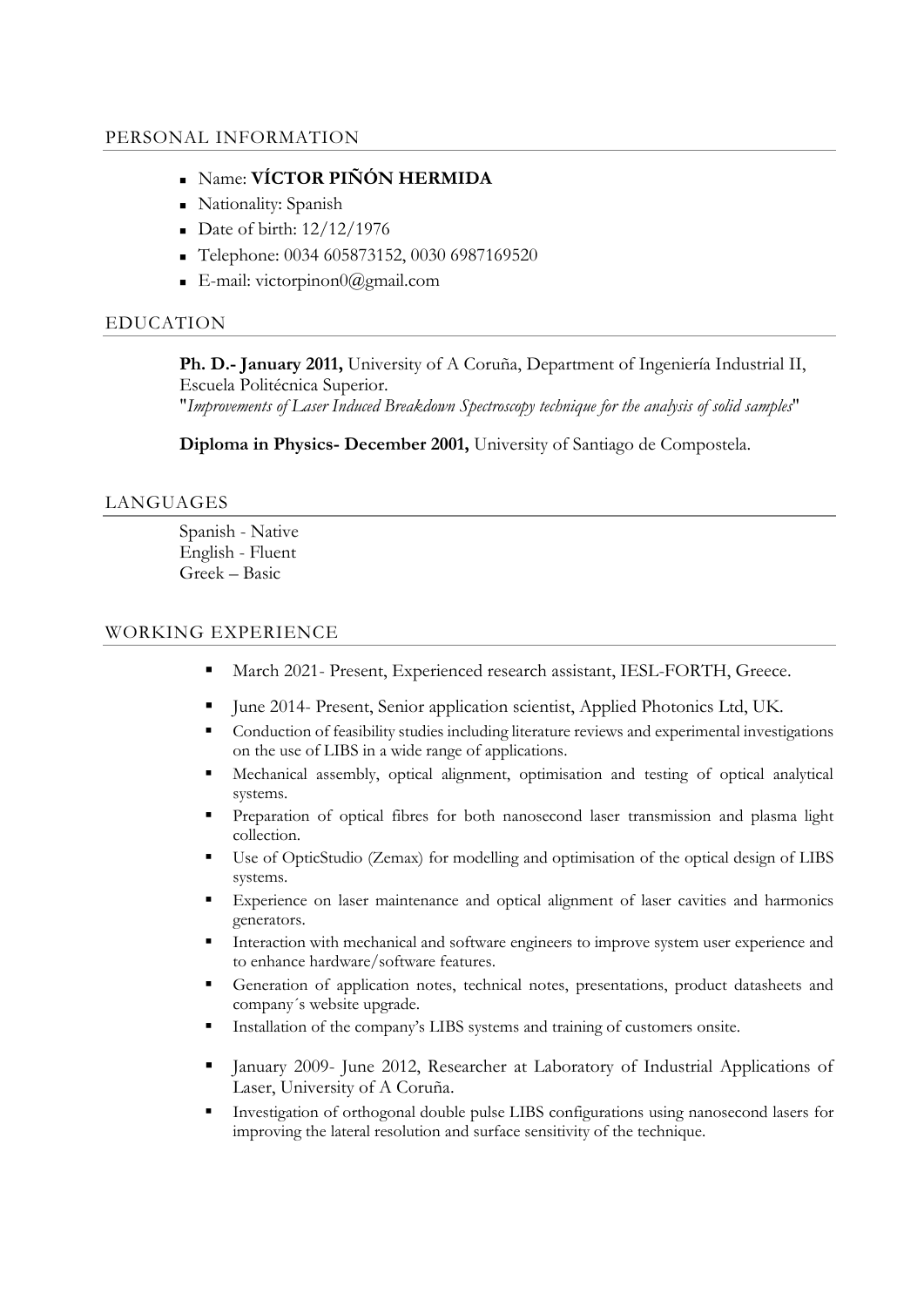- February 2007- December 2008: Marie Curie fellow, program "ATLAS" (Advanced Research Training in Laser Sciences) at Foundation for Research and Technology - Institute of Electronic Structure and Laser, FORTH-IESL, Crete, Greece.
- Continuation of the study of a collinear double pulse LIBS configuration using a femtosecond laser.
- September 2006 -January 2007 Researcher at Laboratory of Industrial Applications of Laser, University of A Coruña.
- Use of statistical methods for data processing and improving the LIBS depth profiling results.
- February 2006- August 2006: Marie Curie fellow, program "ATLAS" (Advanced Research Training in Laser Sciences) at Foundation for Research and Technology - Institute of Electronic Structure and Laser, FORTH-IESL, Crete, Greece.
- Study of a collinear double pulse LIBS configuration using a femtosecond laser, evaluation of the influence of the delay between pulses in figures of merit such as limits of detection or signal reproducibility.
- December 2002 -January 2006 Researcher at Laboratory of Industrial Applications of Laser, University of A Coruña.
- Design, implementation and testing of a LIBS setup for obtain 3D chemical maps of nonflat samples.
- Design and development of a specific software for the analysis of LIBS spectra.

## AWARDS RECEIVED

- "LIBS Contest 2008" winner at the "5th International Conference on Laser-Induced Breakdown Spectroscopy" Berlin, Germany (22-26 September 2008)
- "Premio Extraordinario de Doctorado" from the University of A Coruña

# INFORMATIC KNOWLEDGE

.

- Co-Inventor, SALIBS: Software for the Analysis of Laser Induced Breakdown spectra. Spanish patent C-137-06
- Development software: Visual Basic, Matlab, Fortran, C.
- Optical design: OpticStudio (Zemax)
- Design programs: Rhinoceros, Photoshop, CorelDRAW.
- Microsoft Office, Origin, EndNote

## COMPETENCIES AND ACHIEVEMENTS

- 22 publications in international scientific journals, books and conference proceedings.
- 51 oral and poster presentations in international scientific conferences.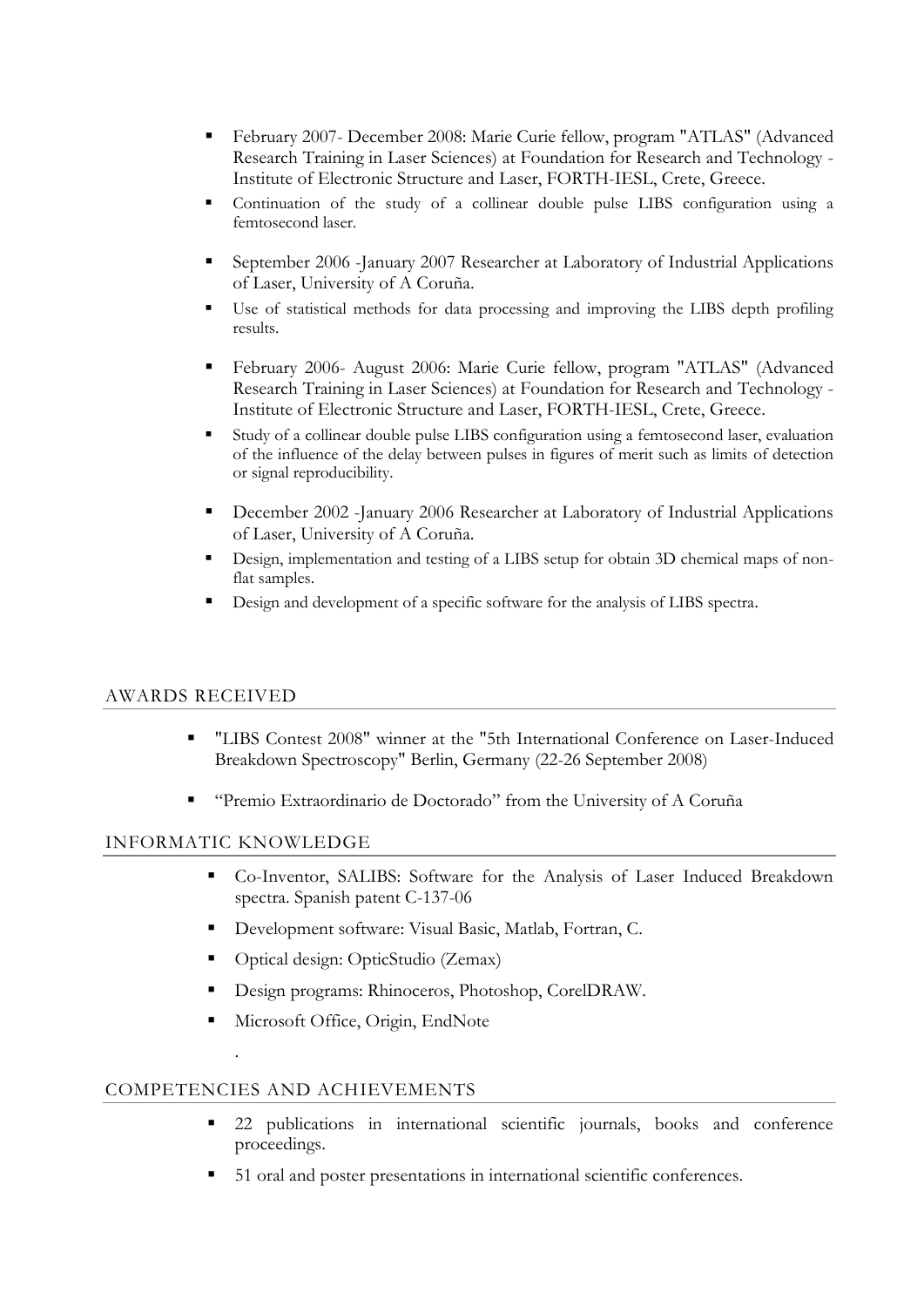- Hands-on laboratory skills, ample experience on designing and setting experimental setups which involve the use of lasers (nanosecond or femtosecond), different optics and spectrometers. Experience on optical fibre preparation for coupling and transmission of high-power nanosecond lasers.
- Knowledge of several development software, strong set of programming and data processing skills. Capability to learn new development software.
- Laser Safety Awareness Workshop attendance (UVEX Academy), 2014.

# PUBLICATIONS

G. Nicolás, A. Rámil, V. Piñón, J. Sanesteban, A. Yáñez, *"Data acquisition system for laser cleaning of materials"* Books of Abstracts 1st International Meeting on Applied Physics, 867-867 (2003)

M. Mateo, G. Nicolás, V. Piñón, J.C. Álvarez, A. Rámil, A. Yáñez, *"Laser cleaning of prestige tanker oil spill on coastal rocks controlled by spectrochemical analysis"* Analytica Chimica Acta 524, 27-32 (2004)

A. Rámil, E. Saavedra, A. J. López, M. P. Mateo, G. Nicolás, V. Piñón, *"Soluciones analíticas a la ecuación de conducción del calor sobre geometrías simples con límites físicos: método de las imágenes"* Anales de Ingeniería Mecánica 4, 2527-2535 (2004)

V. Piñón, A. Rámil, M.P. Mateo, J.C. Álvarez, G. Nicolás, *"Desarrollo de un software de adquisición y análisis de señales"* Anales de Ingeniería Mecánica 1, 209-214 (2004)

G. Nicolás, A. Rámil, A.J. López, J.C. Álvarez, V. Piñón, *"Integración de una Aplicación Informática en una Estación de Trabajo de Procesado de Materiales por Láser"* Anales de Ingeniería Mecánica 1, 203-207 (2004)

M.P. Mateo, G. Nicolás, V. Piñón, A. Rámil, A. Yáñez, *"Laser cleaning: an alternative method for removing oil-spill fuel residues"*, Applied Surface Science 247, 333-339 (2005)

A.J. López, G. Nicolás, M.P. Mateo, V. Piñón, A. Rámil, A. Yáñez, *"Análisis de cerámicas romanas Terra Sigillata mediante Espectroscopía de Plamas Inducidos por Láser (LIPS)"* Boletín de la Sociedad Española de Cerámica y Vidrio 44(6), 373-378 (2005)

M.P. Mateo, G. Nicolás, V. Piñón, J.C. Alvarez, A. Rámil, A. Yáñez, *"Versatile software for semiautomatic analysis and processing of laser-induced plasma spectra"* Spectrochimica Acta Part B 60 (7-8), 1202-1210 (2005)

A.J. López, G. Nicolás, M.P. Mateo, V. Piñón, M.J. Tobar, A. Rámil *"Compositional analysis of Hispanic Terra Sigillata by laser-induced breakdown spectroscopy"* Spectrochimica Acta Part B 60 (7-8), 1149-1154 (2005)

A.J. López, A. Rámil, G. Nicolás, M. P. Mateo, V. Piñón, A. Yáñez, *"Provenance characterization of archaeological ceramics by laser induced plasma spectroscopy"* Materials Science Forum 514, 1638- 1642 (2006)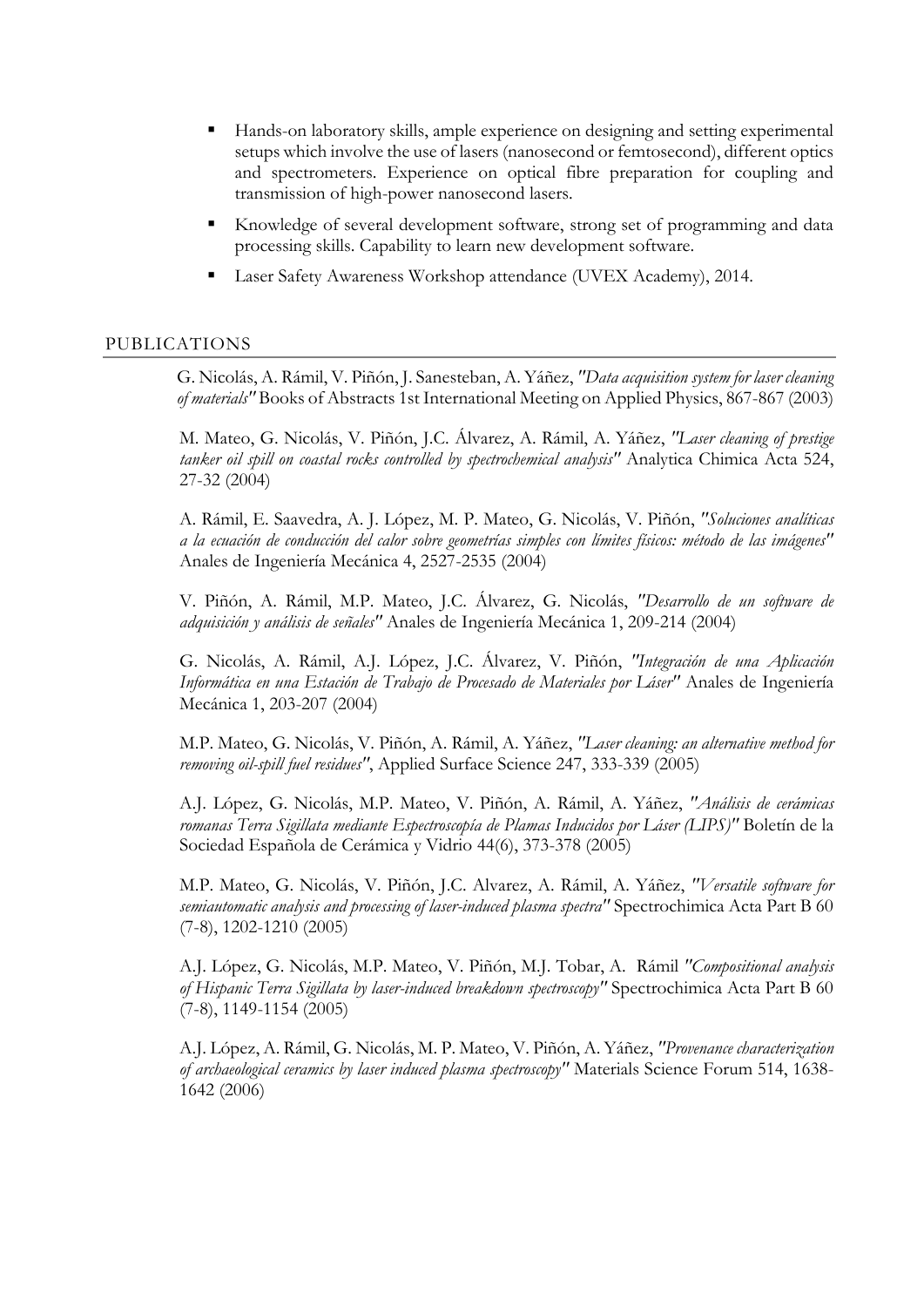A.J. López, G. Nicolás, M.P. Mateo, A. Rámil, V. Piñón, A. Yáñez, *"LIPS and linear correlation analysis applied to the classification of Roman pottery Terra Sigillata"* Applied Physics A 83, 695-698 (2006)

M.P. Mateo, G. Nicolás, V. Piñón, A. Yáñez, *"Improvements in depth-profiling of thick samples by laser-induced breakdown spectroscopy using linear correlation"* Surface and Interface Analysis 38(5), 941-948 (2006)

G. Nicolás, M.P. Mateo, V. Piñón, *"3D chemical maps of non-flat surfaces by laser-induced breakdown spectroscopy"* Journal Of Analytical Atomic Spectrometry 22(10), 1244-1249 (2007)

V. Piñón, C. Fotakis, G. Nicolás, D. Anglos, *"Double pulse laser-induced breakdown spectroscopy with femtosecond laser pulses"* Spectrochimica Acta Part B 63(10), 1006-1010 (2008)

J. Goujon, A. Giakoumaki, V. Piñón, O. Musset, D. Anglos, E. Georgiou, J.P. Boquillonlos, *"A compact and portable laser-induced breakdown spectroscopy instrument for single and double pulse applications"* Spectrochimica Acta Part B 63(10), 1091-1096 (2008)

V. Piñón, D. Anglos, *"Optical emission studies of plasma induced by single and double femtosecond laser pulses"* Spectrochimica Acta Part B 64(10), 950-960 (2009)

V. Piñón, D. Anglos, G. Nicolás, *"Improvement of laser induced breakdown spectroscopy technique using double pulse schemes"* Óptica Pura y Aplicada 43(2), 113-117 (2010)

 M.P. Mateo, V. Piñón, G. Nicolas, *"Vessels protective coatings characterization by laser-induced plasma spectroscopy for quality control purposes"* Surface and Coatings Technology 211, 89-92 (2012)

I. Lopez-Quintas, V. Piñón, M.P. Mateo, G. Nicolas, *"Effect of surface topography in the generation of chemical maps by laser-induced plasma spectroscopy"* Applied Surface Science 258(23), 9432–9436 (2012)

 I. Lopez-Quintas, M.P. Mateo, V. Piñón, A. Yañez, G. Nicolas, *"Mapping of mechanical specimens by laser induced breakdown spectroscopy method: Application to an engine valve "* Spectrochimica Acta Part B. 74-75, 109-114 (2012)

 M.P. Mateo, V. Piñón , D. Anglos, G. Nicolas, *"Effect of ambient conditions on ultraviolet femtosecond pulse laser induced breakdown spectra "* Spectrochimica Acta Part B. 74-75, 18-23 (2012)

 V. Piñón , M.P. Mateo, G. Nicolas, *"Laser-Induced Breakdown Spectroscopy for chemical mapping of materials"* Applied Spectroscopy Reviews 48(5), 357-383 (2013)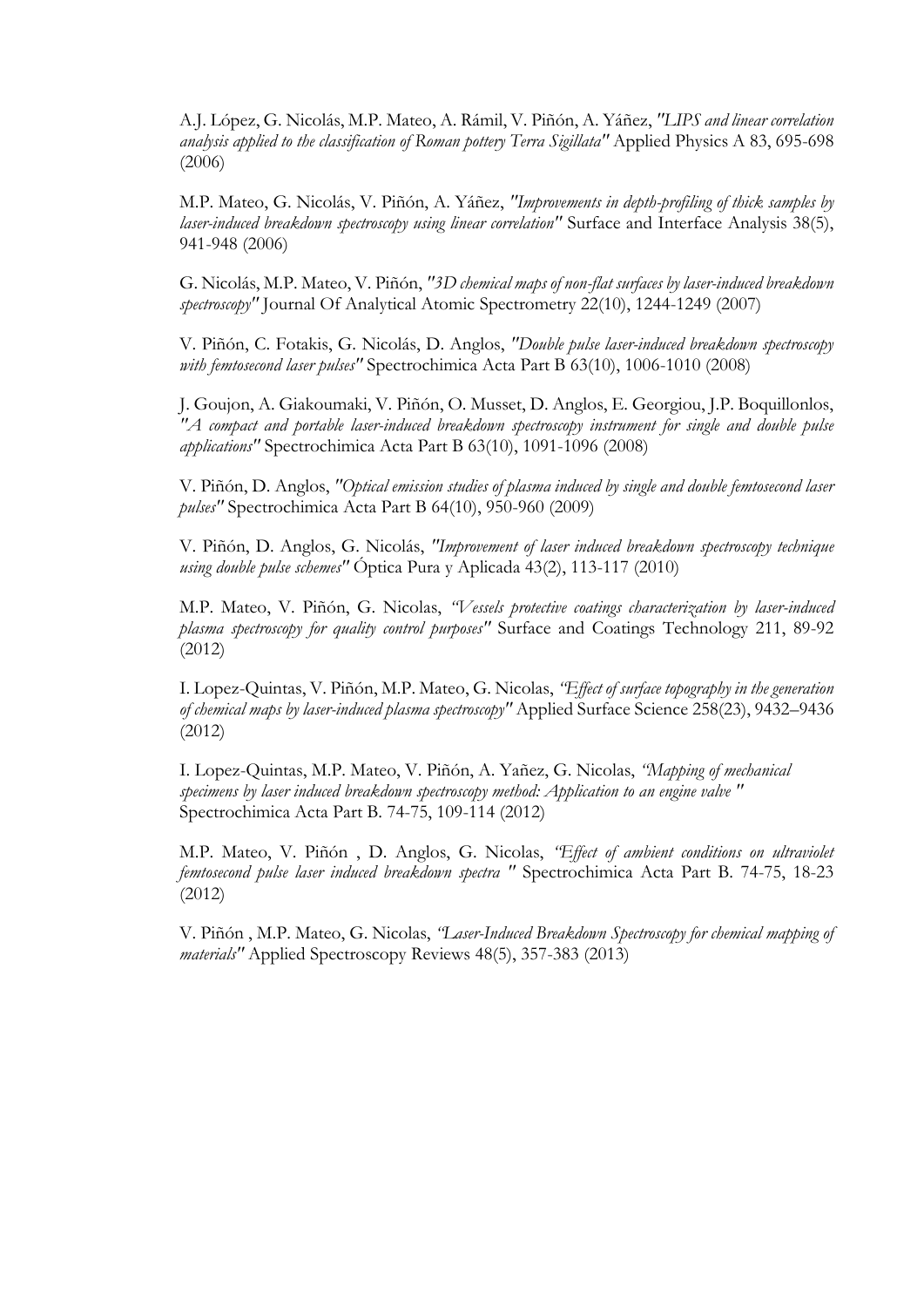#### CONFERENCES

G. Nicolás, A. Rámil, V. Piñón, J Sanesteban, A. Yáñez "Data acquisition system for cleaning of materials" Poster presentation at International Meeting on Applied Physics, Badajoz (Spain) 13-18/10/2003

M.P. Mateo, G. Nicolás, V. Piñón, J.C. Alvarez, A. Rámil, A. Yáñez "Laser cleaning of tools and rocks polluted by oil spill from prestige tanker" Poster presentation at VIII International Symposium on Analytical Methodology in the Environment Field / XIII Reunión de la Sociedad Española de Química Analítica, A Coruña (Spain) 21-24/10/2003

M.P. Mateo, G. Nicolás, V. Piñón, A. Rámil, A. Yáñez "Laser cleaning: an alternative method for removing oil-spill fuel residues" Poster presentation at European Materials Research Society-Spring Meeting, Strasbourg (France) 24-28/5/2004

G. Nicolás, M.P. Mateo, V. Piñón, A. Rámil, A. Yáñez "Methods of control and evaluation of laser painting removal process in naval sector" Poster presentation at European Materials Research Society-Spring Meeting, Strasbourg (France) 24-28/5/2004

M. P. Mateo, V. Piñón, G. Nicolás, A. J. López, A. Yáñez "Espectroscopía de plasmas generados en la descontaminación por láser de superficies afectadas por vertidos de fuel" Oral presentation at XIX Reunión Nacional de Espectroscopía / III Congreso Ibérico de Espectroscopía, Las Palmas de Gran Canaria (Spain) 4-9/7/2004

G. Nicolás, V. Piñón, M. P. Mateo, A. Rámil, A. Yáñez "Control del proceso de decapado por láser de pinturas utilizadas en el sector naval mediante análisis espectral de las partículas eliminadas" Poster presentation at XIX Reunión Nacional de Espectroscopía / III Congreso Ibérico de Espectroscopía, Las Palmas de Gran Canaria(Spain) 4-9/7/2004

M.P. Mateo, V. Piñón, C. Álvarez, A. Rámil, A. Yáñez, G. Nicolás "Laser-induced plasma monitoring for the control of oil-spill fuel removal by laser ablation" Poster presentation at 3rd International Conference on Laser Induced Plasma Spectroscopy and Applications, Torremolinos (Spain) 28/9/2004-1/10/ 2004

A.J. López, M.P. Mateo, V. Piñón, M.J. Tobar, A. Rámil, G. Nicolás "Compositional analysis of Hispanic terra sigillata by laser spectroscopy" Poster presentation at 3rd International Conference on Laser Induced Plasma Spectroscopy and Applications, Torremolinos (Spain) 28/9/2004-1/10/2004

G. Nicolás, V. Piñón, M. P. Mateo, J.M. Amado, A. Yáñez "Control by LIPS of laser stripping of paint layers used in naval sector" Poster presentation at 3rd International Conference on Laser Induced Plasma Spectroscopy and Applications, Torremolinos (Spain) 28/9/2004-1/10/ 2004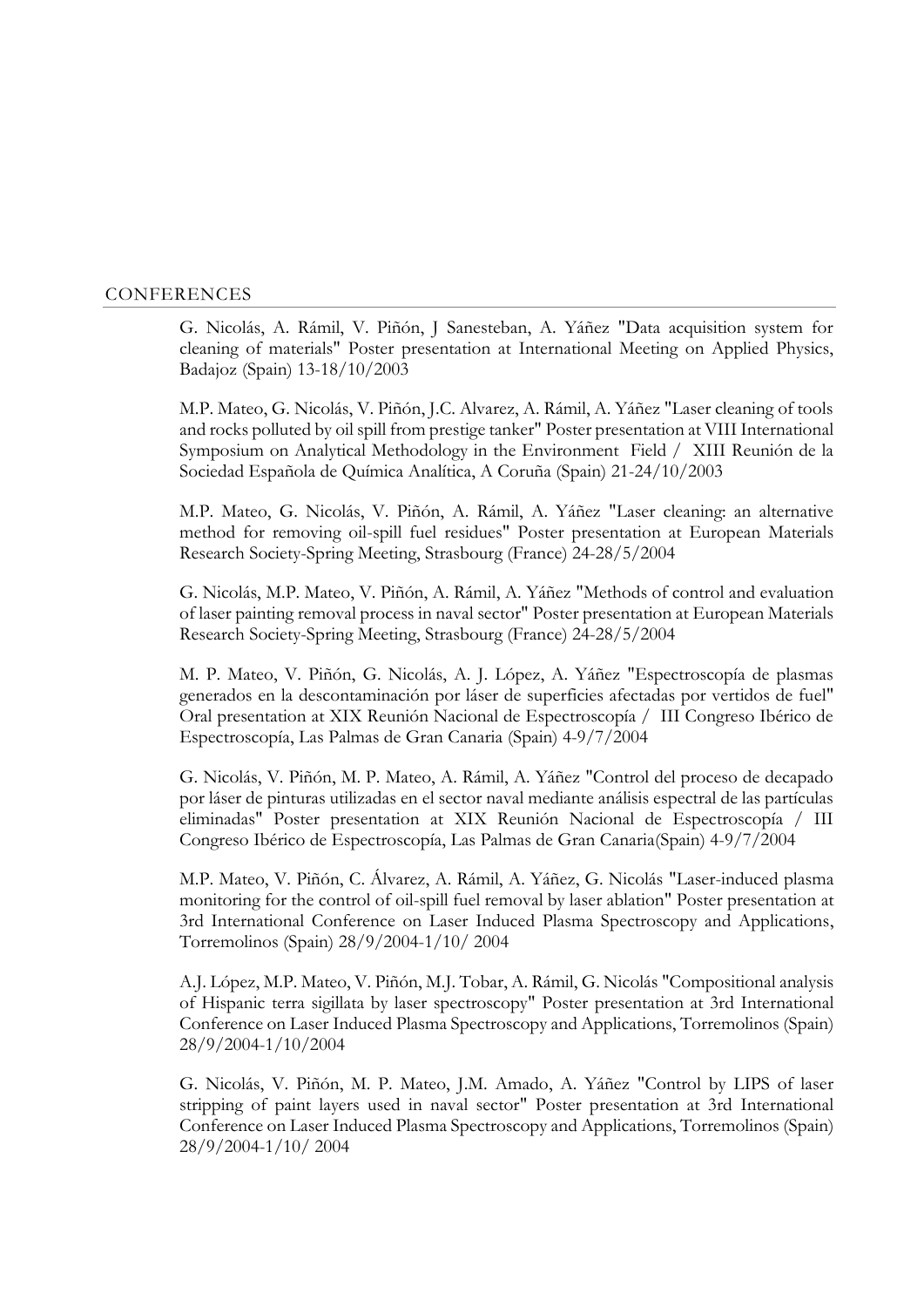A. J. López, A. Rámil, M. P. Mateo, V. Piñón, G. Nicolás "Caracterización de cerámicas antiguas mediante espectroscopía de plasmas inducidos por láser: aplicación al caso de "Terra Sigillata Hispánica"" Oral presentation at XLIV Congreso Sociedad Española de Cerámica y Vidrio, Vigo (Spain) 10-13/11/2004

G. Nicolás, M. P. Mateo, A. J. López, A. Ramil, V. Piñón , A. Yáñez "Estudio comparativo de cerámicas romanas "Terra Sigillata" procedentes de distintos centros de producción" Poster presentation at XLIV Congreso Sociedad Española de Cerámica y Vidrio, Vigo (Spain) 10-13/11/2004

G. Nicolás, A. Ramil, A.J. López, J.C. Álvarez, V. Piñón "Integración de una aplicación informática en una estación de trabajo de procesado de materiales por láser" Poster presentation at XVI Congreso Nacional de Ingeniería Mecánica, León (Spain) 15-17/12/2004

V. Piñón, A. Ramil, M.P. Mateo, J.C. Álvarez, G. Nicolás "Desarrollo de un software de adquisición y análisis de señales" Oral presentation at XVI Congreso Nacional de Ingeniería Mecánica, León (Spain) 15-17/12/2004

A. Ramil, E. Saavedra, A. J. López, M. P. Mateo, G. Nicolás, V. Piñón "Soluciones analíticas a la ecuación de conducción del calor sobre geometrías simples con límites físicos: método de las imágenes" Oral presentation at XVI Congreso Nacional de Ingeniería Mecánica, León (Spain) 15-17/12/2004

A.J. López, A. Rámil, G. Nicolás, M.P. Mateo, V. Piñón, A. Yáñez "Analysis and characterization of archaeological ceramics by laser induced plasma spectroscopy" Oral presentation at Materiais 2005: XII Portuguese Materials Society Meeting / III International Materials Symposium, Aveiro (Portugal) 20-23/3/2005

G. Nicolás, V. Piñón, M.P. Mateo, A. Yáñez "Laser ablation process controlled by emission spectroscopy: application to the paintings removal" Poster presentation at E-MRS 2005 Spring Meeting, Strasbourg (France) 20-23/3/2005

G. Nicolás, M.P. Mateo, A.J. López, A. Rámil, V. Piñón, A. Yáñez "Laser technology applied for the analysis of roman pottery Terra Sigillata" Oral presentation at E-MRS 2005 Spring Meeting, Strasbourg (France) 20-23/3/2005

G. Nicolás, M.P. Mateo, V. Piñón, J.C. Alvarez, A. Rámil, A. Yáñez "Cleaning and analysis of fuel from Prestige oil spill by laser technique" Poster presentation at Symposium. on Marine Accidental Oil Spills (VERTIMAR 2005), Vigo 13-16/7/2005

G. Nicolás, V. Piñón, M.P. Mateo, A. Yáñez "Atomic-emission spectroscopy software: identification, simulation and comparison tools" Oral presentation at CSI XXXIV: Colloquium Spectroscopicum Internationale, Antwerp (Belgium) 4-9/9/2005

G. Nicolás, A.J. López, M.P. Mateo, A. Rámil, V. Piñón, A. Yáñez "Atomic Classification of archaeological pottery by laser induced plasma spectroscopy" Poster presentation at CSI XXXIV: Colloquium Spectroscopicum Internationale, Antwerp (Belgium) 4-9/9/2005

M.P. Mateo, V. Piñón, G. Nicolás, A. Yañez, "Improvements in depth-profiling of thick samples by laser-induced breakdown spectroscopy using linear correlation" Oral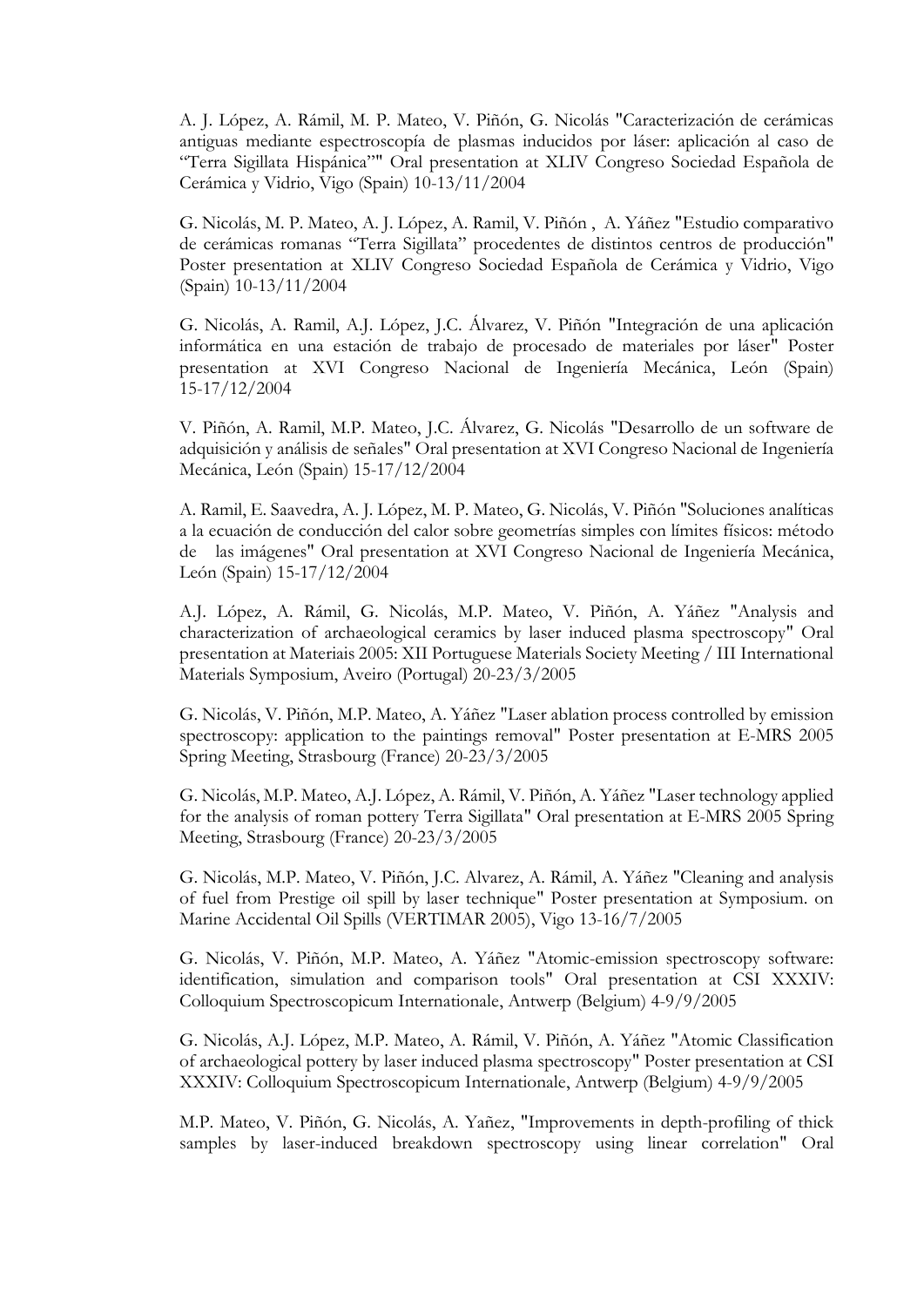presentation at III Euro-Mediterranean Symposium on Laser-Induced Breakdown Spectroscopy, Aachen (Germany) 7-9/9/2005

V. Piñón, M.P. Mateo, G. Nicolás, "Chemical maps of non-flat surfaces by laser-induced breakdown spectroscopy" Poster presentation at III Euro-Mediterranean Symposium on Laser-Induced Breakdown Spectroscopy, Aachen (Germany) 7-9/9/2005

A.J. López, G. Nicolás, M.P. Mateo, V. Piñón, A. Ramil, A. Yáñez, "Análisis de cerámicas arqueológicas mediante espectroscopía de plasmas inducidos por láser (LIPS)" Poster presentation at XXX Reunión Bienal de la Real Sociedad Española de Física, Ourense (Spain) 12-16/9/2005

M.P. Mateo, G. Nicolás, V. Piñón, A.J. López, A. Yáñez "Laser cleaning of organic formations on XII century granite walls" Oral presentation at LACONA VI: 6 TH International Congress on Lasers in the Conservation Of Artworks, Vienna (Austria) 21-25/9/2005

A.J. López, G. Nicolás, M.P. Mateo, V. Piñón, A. Ramil, "Laser induced plasma spectroscopy for the analysis of roman ceramics Terra Sigillata" Oral presentation at LACONA VI: 6 TH International Congress on Lasers in the Conservation Of Artworks, Vienna (Austria) 21-25/9/2005

M.P. Mateo, G. Nicolás, V. Piñón, A. Yáñez, "Characterization of ceramic materials by laserinduced plasma spectroscopy" Poster presentation at E-MRS 2006 Spring Meeting, Nice (France) 29/5/2006-2/6/2006

G. Nicolás, M.P. Mateo, V. Piñón, A. Yáñez "Advantages of correlation statistics for the characterization of multilayered samples using laser-induced breakdown spectroscopy" Poster presentation at 8th EUROPEAN Workshop on Laser Ablation in Elemental Analysis, Zurich (Switzerland) 19-21/6/2006

G. Nicolás, M.P. Mateo, V. Piñón, V., A. Yánez, "Laser analysis and removal of paint layers by laser technology", Poster presentation at International Conference on Laser Induced Plasma Spectroscopy and Applications, Montreal (Canada) 5-8/9/2006

V. Piñón, "Studies on double pulse femtosecond LIBS", Oral presentation at New Frontiers in Micro and Nano Photonics, Florence (Italy) 23/4/2008-26/4/2008

V. Piñón, D. Anglos, "Studies of plume optical emission following double pulse femtosecond laser ablation" Poster presentation at E-MRS 2008 Spring Meeting, Strasbourg (France) 26-30/5/2008

V. Piñón, D. Anglos, "Double pulse femtosecond LIBS", Oral presentation at E-MRS 2008 Spring Meeting, Strasbourg (France) 26-30/5/2008

V. Piñón, D. Anglos, "Studies of double-pulse LIBS with femtosecond laser pulses" Oral presentation at 5th International Conference on Laser Induced Plasma Spectroscopy, Berlin (Germany) 22-26/9/2008

V. Piñón, D. Anglos, G. Nicolas, "Improvement of laser induced breakdown spectroscopy technique using double pulse schemes" Oral presentation at IX Reunión Nacional de óptica, Ourense (Spain) 14-17/9/2009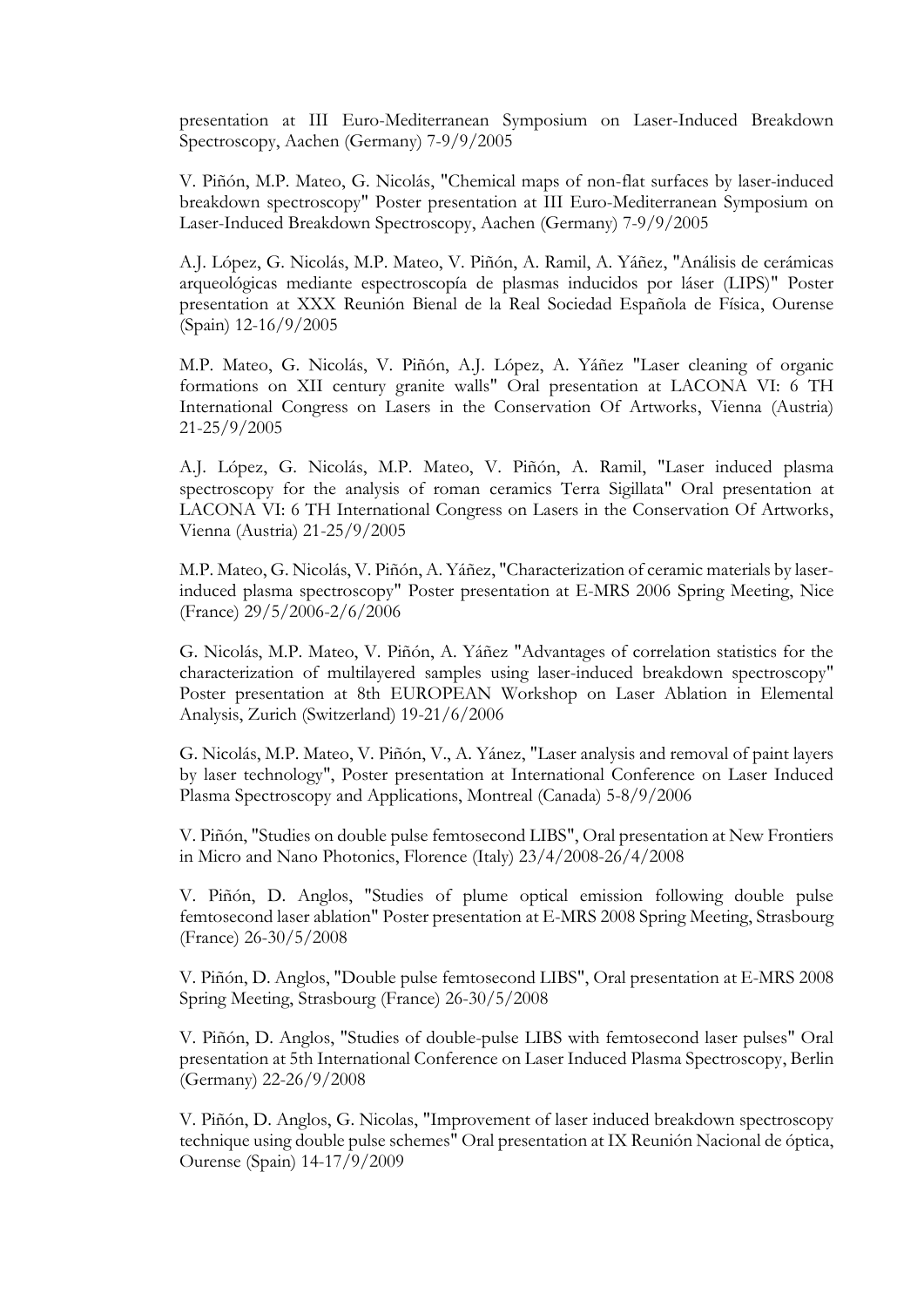V. Piñón, M.P. Mateo, G. Nicolas, "Comparative study between single and double pulse LIBS mapping", Poster presentation at 5th Euro Mediterranean Symposium on Laser Induced Plasma Spectroscopy, Rome (Italy) 28/9/2009-1/10/2009

V. Piñón, M.P. Mateo, G. Nicolas, "Laser Induced Breakdown Spectroscopy mapping using different double pulses approaches" Oral presentation at E-MRS 2010 Spring Meeting, Strasbourg (France) 7-11/6/2010

V. Piñón, M.P. Mateo, G. Nicolas, "Laser Induced Breakdown Spectroscopy mapping using different double pulses approaches" Poster presentation at XXII Reunión Nacional de Espectroscopía / VI Congreso Ibérico de Espectroscopía, Oporto (Portugal) 8-10/9/2010

M.P. Mateo, I. Lopez, V. Piñón, A. Yañez, G. Nicolas, "Generación de mapas químicos de muestras complejas mediante espectroscopia de plasmas inducidos por laser" Poster presentation at XXII Reunión Nacional de Espectroscopía / VI Congreso Ibérico de Espectroscopía, Oporto (Portugal) 8-10/9/2010

G. Nicolas, M.P. Mateo, V. Piñón, "Effect of surface topography in the generation of chemical maps by laser-induced plasma spectroscopy" Poster presentation at E-MRS 2011 Spring Meeting, Nice (France) 10-12/5/2011

G. Nicolas, M.P. Mateo, V. Piñón, " Vessels protective coatings characterization by laserinduced plasma spectroscopy for quality control purposes" Poster presentation at E-MRS 2011 Spring Meeting, Nice (France) 10-12/5/2011

M.P. Mateo, V. Piñón, D. Anglos, G. Nicolas, "Effect of Ambient Conditions on Femtosecond Double Pulse Laser Induced Breakdown Spectra" Poster presentation at 6th Euro Mediterranean Symposium on Laser Induced Plasma Spectroscopy, Izmir (Turkey) 11-15/9/2011

I. Lopez, V. Piñón, M. P. Mateo, A. Yáñez, G. Nicolas, "Mapping of Mechanical Specimens by Laser Induced Breakdown Spectroscopy Method: Application to an Engine Valve" Poster presentation at 6th Euro Mediterranean Symposium on Laser Induced Plasma Spectroscopy, Izmir (Turkey) 11-15/9/2011

V. Piñón, R. Hermida, I. Lopez, M.P. Mateo, G. Nicolas, "Spatial Distribution of Nutrients in Plant Leaves by Laser Induced Breakdown Spectroscopy" Poster presentation at 6th Euro Mediterranean Symposium on Laser Induced Plasma Spectroscopy, Izmir (Turkey) 11-15/9/2011

M.P. Mateo, V. Piñón, I. Lopez, G. Nicolas, "Combination of LIBS and Confocal Topographic Information for the Construction of 3D Chemical Maps" Poster presentation at 6th Euro Mediterranean Symposium on Laser Induced Plasma Spectroscopy, Izmir (Turkey) 11-15/9/2011

V. Piñón, M.P. Mateo, G. Nicolas, "Application of Laser Induced Breakdown Spectroscopy to the Characterization of Marine Protective Coatings" Poster presentation at 6th Euro Mediterranean Symposium on Laser Induced Plasma Spectroscopy, Izmir (Turkey) 11-15/9/2011

I. Lopez, V. Piñón, M. P. Mateo, A. Yáñez, G. Nicolas, "Chemical Maps obtained by Laser Induced Breakdown Spectroscopy technique on non flat mechanical components" Poster